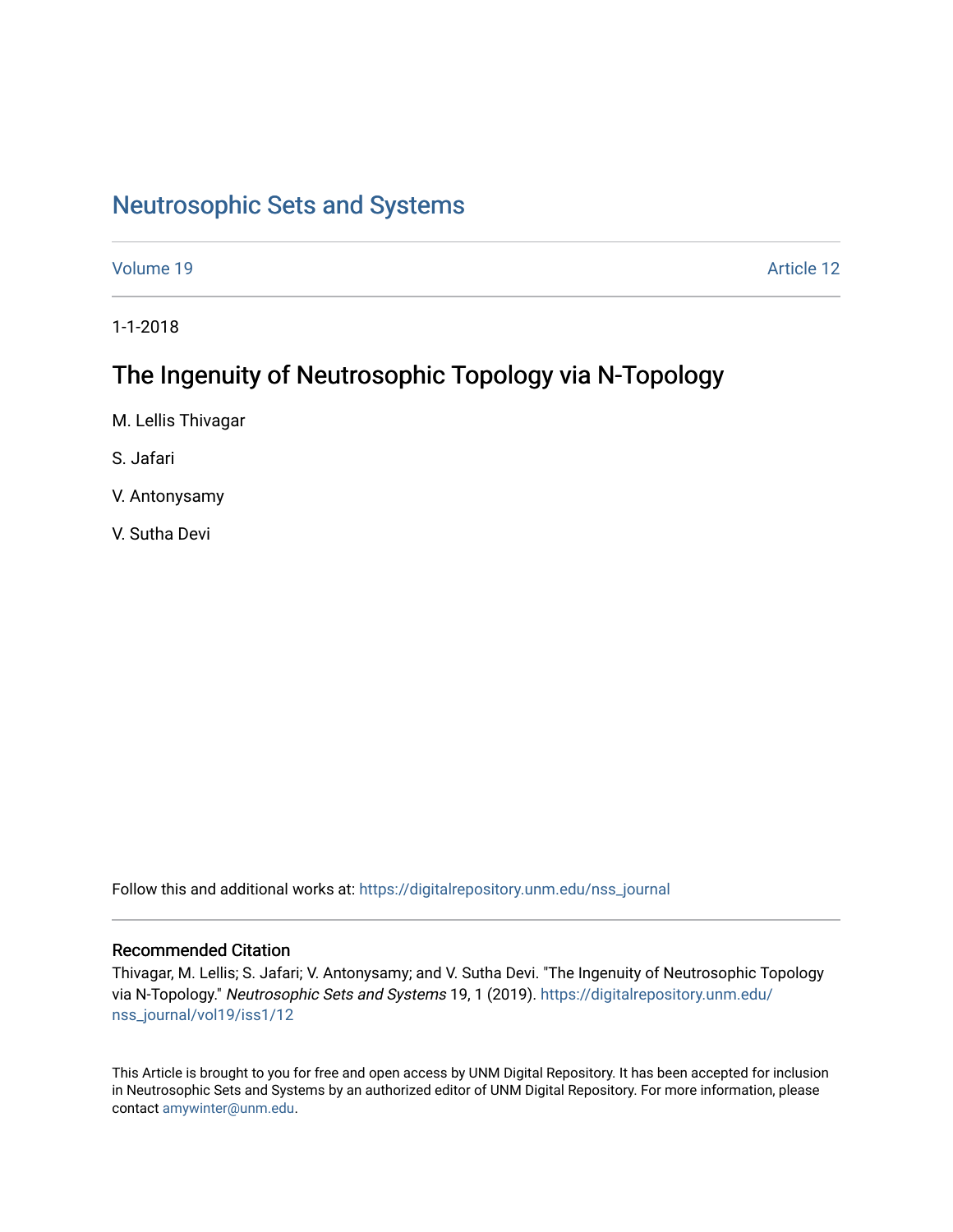



# **The Ingenuity of Neutrosophic Topology via** *N***-Topology**

<sup>1</sup>M. Lellis Thivagar <sup>2</sup> S. Jafari <sup>3</sup>V. Antonysamy <sup>4</sup>V. Sutha Devi

**Abstract:** In this paper we desire to extend the neutrosophic topological spaces into *N*-neutrosophic topological spaces. Also we show that this theory can be deduced to *N*-intuitionistic and *N*-fuzzy topological spaces etc. Further we develop not only the concept of classical generalized closed sets into *N*-neutrosophic topological spaces but also obtain its basic properties. Finally we investigate its continuous function and generalized continuous function.

**2010 MSC:** 54A05, 54A40, 03E72.

**Keywords:**  $N_k$ -topology,  $N_kint(A)$ ,  $N_kcl(A)$ ,  $N_k$ -generalized closed set,  $N_k$ -continuous function,  $N_k$ -generalized continuous function.

#### **1 Introduction**

Set theory is the fundamental concept in mathematics developed by a Russian Mathematician George Cantor in 1877. He showed that the points on two dimensional square has a one to one correspondent with points on different line segment leading to the development of dimensional theory. Frechet and Hausdorff along with others studied general topology. Hausdorff, the German mathematician, following the footsteps of Cantor developed set theory. Set theory enabled us to study various precise concepts in mathematics. But in real life situation we do come across many imprecise concepts or uncertain situation. If a class has fifty students say, to distinguish the taller/stronger students we are left with some short of uncertainty or vagueness. We can overcome the vagueness by fixing the percentage of membership namely the percentage of membership enables us to find out the level of inexactness. This theory is known as fuzzy theory.

The concepts of fuzzy set was established by Zadeh.A [12]. This is an essential tool to analyse imprecise mathematical information. Since 1965, this theory has been greatly acknowledged by the community of mathematicians, scientists, engineers and social scientists [4,9,10,11]. The idea of fuzzy topological space was introduced by Chang.C.L [3]. Atanassov.K introduced the seed of intuitionistic fuzzy set [1] and his colleagues [2] developed it further. Smarandache extended it to a neutrosophic set[7,8]. The notion of neutrosophic crisp sets and topological spaces were the contribution of Salama.A.A and Alblowi.S.A [6]. The geometric existence of *N*-topology was given by Lellis Thivagar et al. [5] which is a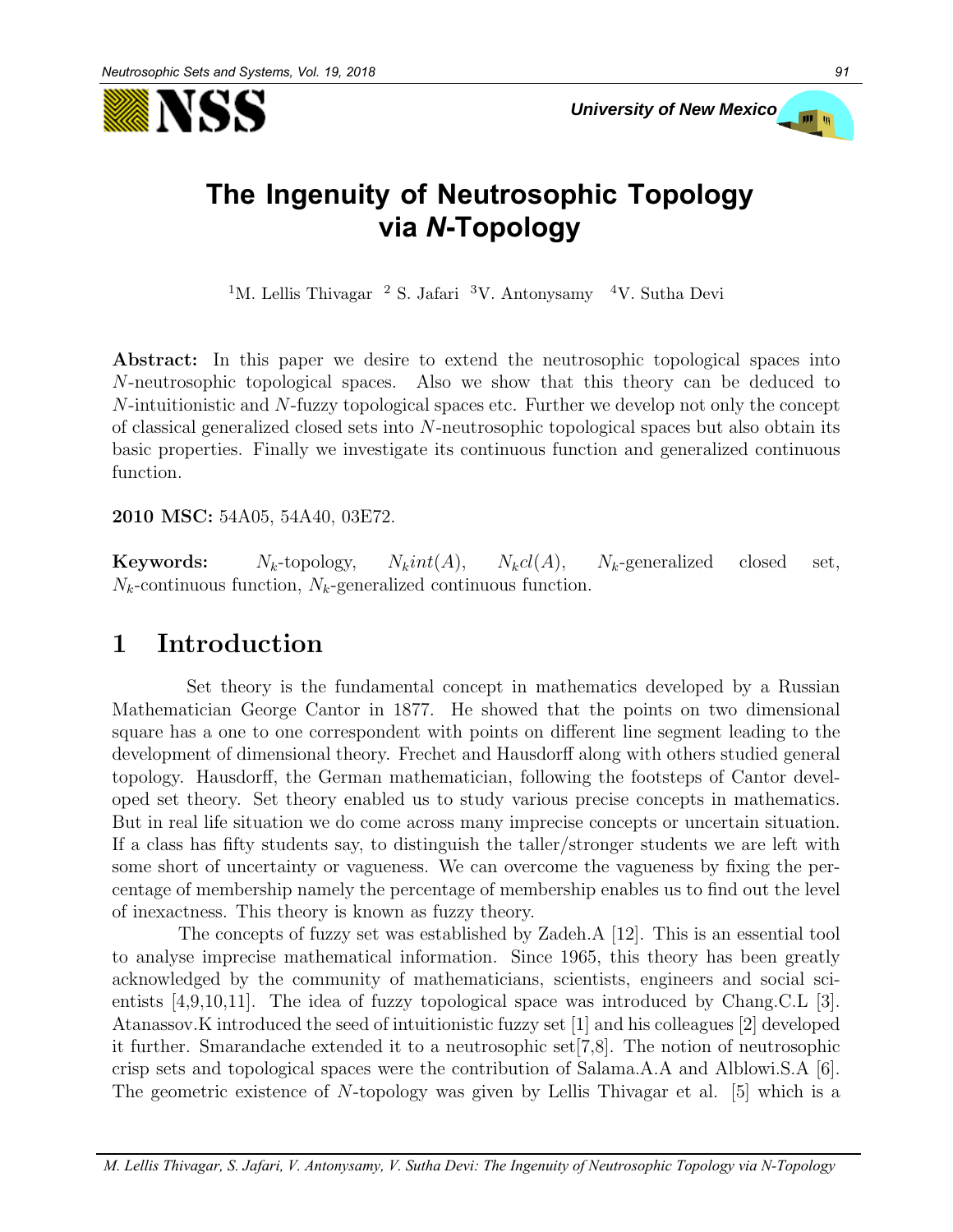nonempty set equipped with *N*-arbitrary topologies.

In this paper, we explore the possibility of expanding the classical neutrosophic topological spaces into *N*-neutrosophic topological spaces and also try to deduce *N*-intuitionistic and *N*-fuzzy topological spaces etc. Further we develop the concept of classical generalized closed sets into *N*-neutrosophic topological spaces and verify its properties. Finally, we investigate the related continuous function and generalized continuous function.

### **2 Preliminaries**

In this section, we discuss some basic definitions and properties of *N*-topological spaces as well as fuzzy, intuitionistic and neutrosophic topological spaces which are useful in sequel.

**Definition 2.1** [5] Let *X* be a non empty set, then  $\tau_1, \tau_2, \ldots, \tau_N$  be *N*-arbitrary topologies defined on X and the collection  $N\tau = \{S \subseteq X : S = (\bigcup_{i=1}^{N} A_i) \cup (\bigcap_{i=1}^{N} B_i), A_i, B_i \in \tau_i\}$  is called a *N*-topology on *X* if the following axioms are satisfied:

- (i)  $X, \emptyset \in N\tau$ .
- (ii)  $\bigcup_{i=1}^{\infty} S_i \in N\tau$  for all  $\{S_i\}_{i=1}^{\infty} \in N\tau$ .
- (iii)  $\bigcap_{i=1}^{n} S_i \in N\tau$  for all  $\{S_i\}_{i=1}^{n} \in N\tau$ .

Then  $(X, N\tau)$  is called a *N*-topological space on X. The elements of  $N\tau$  are known as  $N\tau$ -open sets on *X* and its complement is called as  $N\tau$ -closed on *X*.

**Definition 2.2** [12] Let *X* be a non empty set. A fuzzy set *A* is an object having the form  $A = \{(x, \mu_A(x)) : x \in X\}$ , where  $0 \leq \mu_A(x) \leq 1$  represents the degree of membership of each  $x \in X$  to the set  $A$ .

**Definition 2.3** [1,2] Let *X* be a non empty set. An intuitionistic set *A* is of the form  $A = \{(x, \mu_A(x), \gamma_A(x)) : x \in X\}$ , where  $\mu_A(x)$  and  $\gamma_A(x)$  represent the degree of membership and non membership function respectively of each  $x \in X$  to the set *A* and  $0 \leq \mu_A(x)$  +  $\gamma_A(x) \leq 1$  for all  $x \in X$ .

**Definition 2.4** [7] Let *X* be a non empty set. A neutrosophic set *A* having the form  $A = \{(x, \mu_A(x), \sigma_A(x), \gamma_A(x)) : x \in X\}$ , where  $\mu_A(x), \sigma_A(x)$  and  $\gamma_A(x)$  represent the degree of membership function (namely  $\mu_A(x)$ ), the degree of indeterminacy (namely  $\sigma_A(x)$ ) and the degree of non membership (namely  $\gamma_A(x)$ ) respectively of each  $x \in X$  to the set *A*. Also  $-0 \le \mu_A(x) + \sigma_A(x) + \gamma_A(x) \le 3^+$  for all  $x \in X$ .

**Remark 2.5** The following definitions can be deduced into fuzzy if the percentages of indeterminacy and non membership are not taken into consideration so also for intuitionistic case the percentage of indeterminacy is not considered.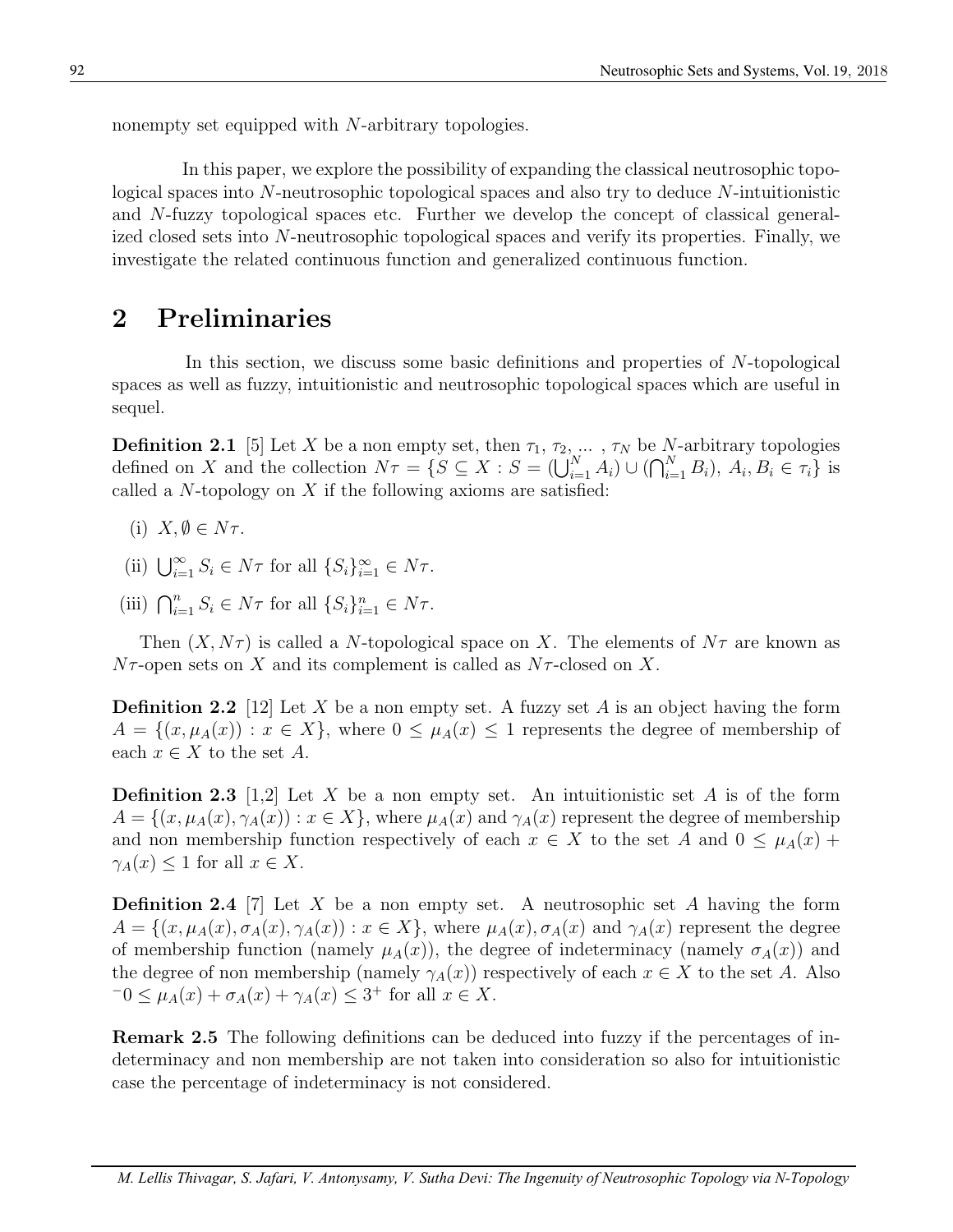**Definition 2.6** [7] Let *X* be a non empty neutrosophic set. if  $A = \{(x, \mu_A(x), \sigma_A(x),\}$  $\gamma_A(x)$ :  $x \in X$  and  $B = \{(x, \mu_B(x), \sigma_B(x), \gamma_B(x)) : x \in X\}$  are two neutrosophic sets in *X*, then the following statements hold:

- (i)  $A \subseteq B$  if and only if  $\mu_A(x) \leq \mu_B(x)$ ,  $\sigma_A(x) \leq \sigma_B(x)$  and  $\gamma_A(x) \geq \gamma_B(x)$  for all  $x \in X$ .
- (ii)  $A = B$  if and only if  $A \subseteq B$  and  $B \subseteq A$ .
- (iii)  $A^c = \{(x, \gamma_A(x), \sigma_A(x), \mu_A(x)) : x \in X\}$  [Complement of A].
- (iv)  $A \cap B = \{(x, \min\{\mu_A(x), \mu_B(x)\}, \min\{\sigma_A(x), \sigma_B(x)\}, \max\{\gamma_A(x), \gamma_B(x)\}): x \in X\}.$
- (v)  $A \cup B = \{(x, \max\{\mu_A(x), \mu_B(x)\}, \max\{\sigma_A(x), \sigma_B(x)\}, \min\{\gamma_A(x), \gamma_B(x)\}): x \in X\}.$

**Remark 2.7** Let *X* be a non empty neutrosophic set. We consider the neutrosophic empty set 0 as  $0 = \{(x, 0, 0, 1) : x \in X\}$  and the neutrosophic whole set 1 as  $1 = \{(x, 1, 1, 0) : x \in X\}.$ 

**Remark 2.8** By the notion *k*-set we mean any one of the following sets: fuzzy set, intuitionistic set, neutrosophic set.

**Definition 2.9** [6,7] Let *X* be a non empty set. A *k*-topology on *X* is a family  $_k\tau$  of *k*-sets in *X* satisfying the following axioms:

- (i) the sets 1 and 0 belong to the family  $_k\tau$ .
- (ii) an arbitrary union of sets of the family  $k\tau$  belong to  $k\tau$ .
- (iii) the finite intersection of sets of the family  $_k \tau$  belong to  $_k \tau$ .

Then the ordered pair  $(X, k\tau)$  (simply X) is called *k*-topological space on X. The elements of *<sup>k</sup>τ* are known as *k*-open sets on *X* and its complement is called as *k*-closed on *X*.

**Definition 2.10** [6] The interior and closure of a *k*-set *A* of a *k*-topological space  $(X, \kappa)$  are respectively defined as

- (i)  $_kint(A) = \bigcup\{G : G \subseteq A \text{ and } G \text{ is } k\text{-open in } X\}.$
- (ii)  $_{k}cl(A) = \bigcap \{F : A \subseteq F \text{ and } F \text{ is } k\text{-closed in } X\}.$

**Corollary 2.11** [7] If *A, B, C* and *D* are *k*-sets in *X*, then the followings are true:

- (i)  $A \subseteq B$  and  $C \subseteq D \Rightarrow A \cap C \subseteq B \cap D$  and  $A \cup C \subseteq B \cup D$ .
- (ii) If  $A \subseteq B$  and  $A \subseteq C$ , then  $A \subseteq B \cap C$ . If  $A \subseteq C$  and  $B \subseteq C$ , then  $A \cup B \subseteq C$ .
- (iii) If  $A \subseteq B$  and  $B \subseteq C \Rightarrow A \subseteq C$ .
- (iv)  $(A \cap B)^c = A^c \cup B^c$ ,  $(A \cup B)^c = A^c \cap B^c$  and  $(A^c)^c = A$ . If  $A \subseteq B \Rightarrow B^c \subseteq A^c$ .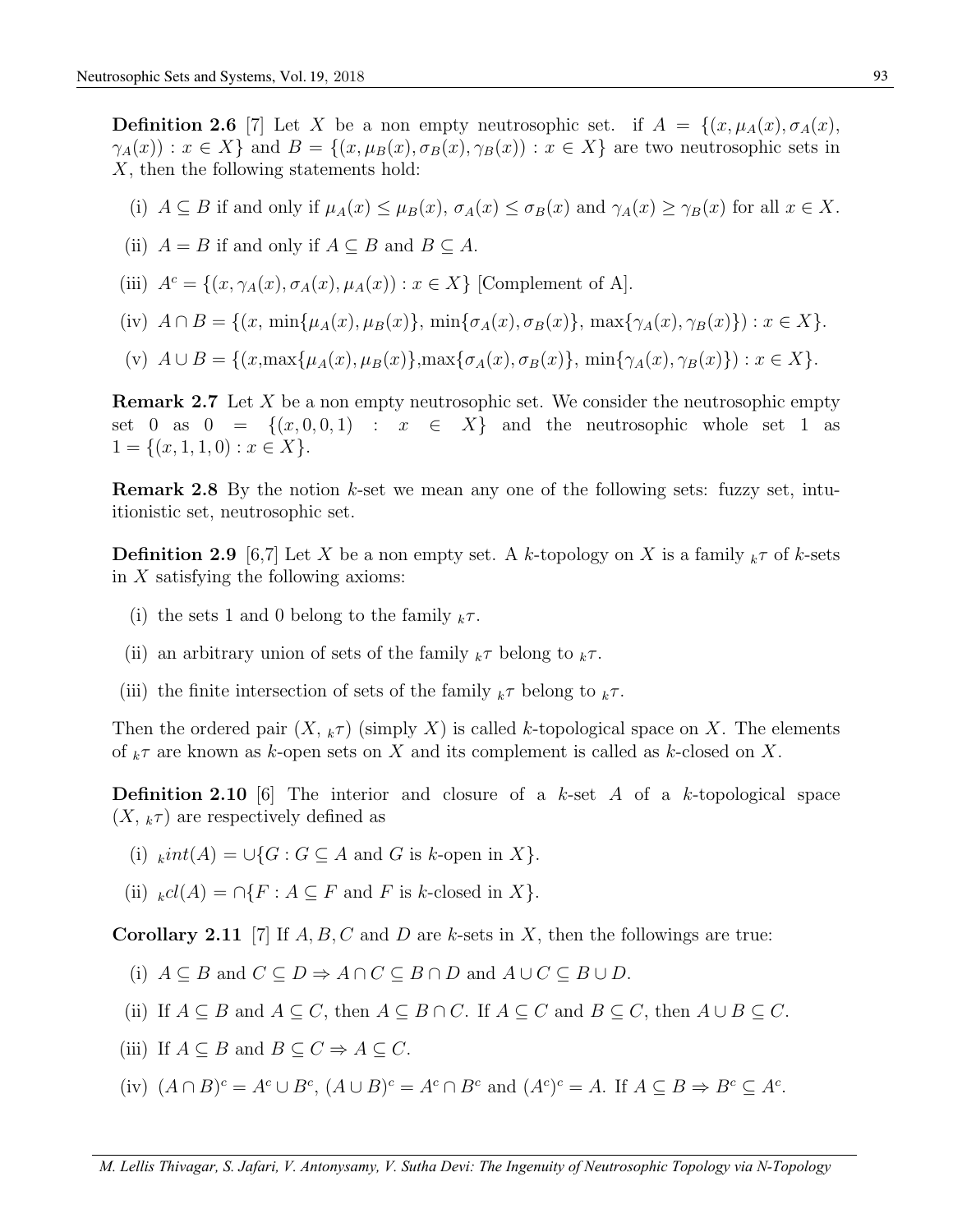(v)  $1^c = 0$  and  $0^c = 1$ .

Now, we introduce the notions of image and pre-image of neutrosophic sets. Let us consider *X* and *Y* as two non empty sets and  $f: X \to Y$  be a function.

**Definition 2.12** [6] Let *X* and *Y* be two non empty sets,  $A = \{(x, \mu_A(x), \sigma_A(x), \gamma_A(x))$ :  $x \in X$  be a neutrosophic set in *X* and  $B = \{(y, \mu_B(y), \sigma_B(y), \gamma_B(y)) : y \in Y\}$  be a neutrosophic set in *Y* . Then

- (i) the pre-image of *B* under *f*, denoted by  $f^{-1}(B)$ , is the neutrosophic set in *X* defined by  $f^{-1}(B) = \{(x, f^{-1}(\mu_B)(x), f^{-1}(\sigma_B)(x), f^{-1}(\gamma_B)(x)) : x \in X\}.$
- (ii) the image of *A* under *f*, denoted by  $f(A)$ , is the neutrosophic set in *Y* defined by  $f(A) = \{(y, f(\mu_A)(y), f(\sigma_A)(y), (1 - f(1 - \gamma_A))(y)) : y \in Y\}$ , where

$$
f(\mu_A)(y) = \begin{cases} \sup_{x \in f^{-1}(y)} \mu_A(x) & \text{if } f^{-1}(y) \neq \emptyset \\ 0 & \text{otherwise} \end{cases}
$$

$$
f(\sigma_A)(y) = \begin{cases} \sup_{x \in f^{-1}(y)} \sigma_A(x) & \text{if } f^{-1}(y) \neq \emptyset \\ 0 & \text{otherwise} \end{cases}
$$

$$
(1 - f(1 - \gamma_A))(y) = \begin{cases} \inf_{x \in f^{-1}(y)} \gamma_A(x) & \text{if } f^{-1}(y) \neq \emptyset \\ 1 & \text{otherwise} \end{cases}
$$

For the sake of simplicity, let us use the symbol  $f$ <sup>*-*</sup>( $\gamma$ *A*) for  $(1 - f(1 - \gamma_A))$ .

**Corollary 2.13** [6] Let  $A_{i\in J}$ ,  $B_{i\in J}$  be *k*-sets in *X* and *Y* respectively and  $f: X \to Y$  a function. Then

(a) 
$$
A_1 \subseteq A_2 \Rightarrow f(A_1) \subseteq f(A_2)
$$
.

(b) 
$$
B_1 \subseteq B_2 \Rightarrow f^{-1}(B_1) \subseteq f^{-1}(B_2)
$$
.

- (c)  $A_{i\in J} \subseteq f^{-1}(f(A_{i\in J}))$  { If f is injective, then  $A_{i\in J} = f^{-1}(f(A_{i\in J}))$ .
- (d)  $f(f^{-1}(B_{i\in J})) \subseteq B_{i\in J}$  { If f is surjective, then  $f(f^{-1}(B_{i\in J})) = B_{i\in J}$ .

(e) 
$$
f^{-1}(\cup B_i) = \cup f^{-1}(B_i)
$$
.

 $(f)$   $f^{-1}(\bigcap B_i) = \bigcap f^{-1}(B_i).$ 

(g) 
$$
f(\cup A_i) = \cup f(A_i)
$$
.

(h)  $f(\bigcap A_i) \subseteq f(A_i)$  { If *f* is injective, then  $f(\bigcap A_i) = \bigcap f(A_i)$ }.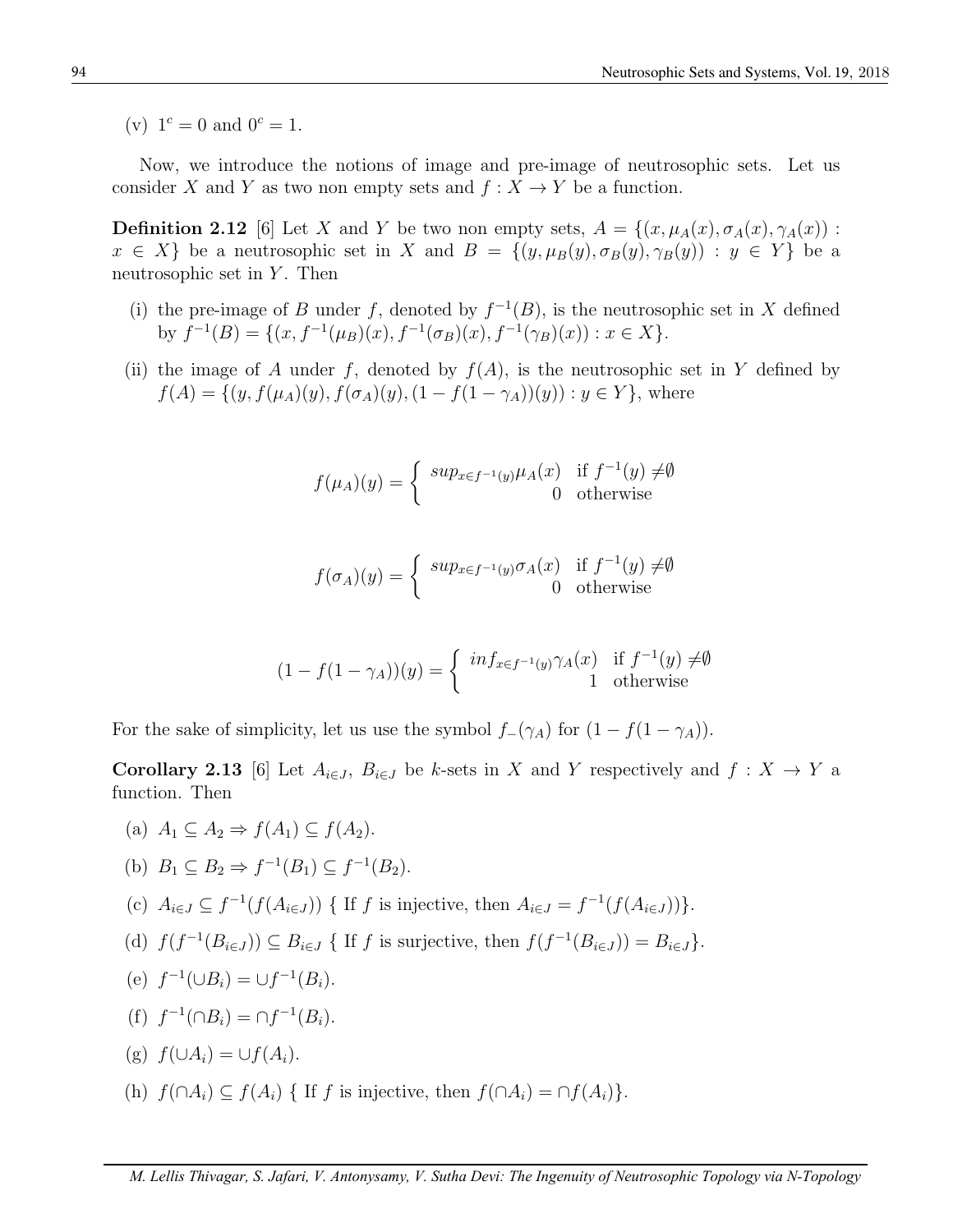- (i)  $f^{-1}(1) = 1$ .
- (j)  $f^{-1}(0) = 0$ .
- (k)  $f(1) = 1$ , if f is surjective.
- (1)  $f(0) = 0$ .
- (m)  $(f(A_{i\in J}))^c \subseteq f(A_{i\in J}^c)$ , if *f* is surjective.

(n) 
$$
(f^{-1}(B_{i\in J}))^c = f^{-1}(B_{i\in J}^c)
$$
.

### **3** *Nk***-Topological Spaces**

In this section, we introduce *N*-fuzzy, *N*-intuitionistic and *N*-neutrosophic topological spaces and discuss their properties. Henceforth in this paper by the notion  $N_k \tau$  we mean *N*-fuzzy topology (if  $k = f$ ), *N*-intuitionistic topology (if  $k = i$ ) and *N*-neutrosophic topology ( if  $k = n$ ).

**Definition 3.1** Let *X* be a non empty set, then  $k\tau_1, k\tau_2, \ldots, k\tau_N$  be *N*-arbitrary *k* topologies defined on X and the collection  $N_k \tau = \{ G \subseteq X : G = (\bigcup_{i=1}^N A_i) \cup (\bigcap_{i=1}^N B_i), A_i, B_i \in k \tau_i \}$  is called  $N_k$ -topology on  $X$  if the following axioms are satisfied:

- (i)  $1, 0 \in N_k \tau$ .
- (ii)  $\bigcup_{i=1}^{\infty} G_i \in N_k \tau$  for all  $\{G_i\}_{i=1}^{\infty} \in N_k \tau$ .
- (iii)  $\bigcap_{i=1}^{n} G_i \in N_k \tau$  for all  $\{G_i\}_{i=1}^{n} \in N_k \tau$ .

Then  $(X, N_k\tau)$  is called  $N_k$ -topological space on X. The elements of  $N_k\tau$  are known as  $N_k$ -open sets on *X* and its complement is called  $N_k$ -closed sets on *X*.

**Example 3.2** Let  $N = 3$ ,  $X = \{a, b, c\}$ . Define the neutrosophic sets  $A = \{(x, (\frac{a}{1}, \frac{b}{1}, \frac{c}{1}),$ **Example 6.2** Ecc  $N = 6, X = \{a, b, c\}$ . Befine the neutrosophic sets  $Y = \{(x, \{1, 1, 1\})$ <br>  $\{\frac{a}{b}, \frac{b}{c}, \frac{c}{c}\}, \{\frac{a}{a}, \frac{b}{c}, \frac{c}{c}\}\}$  and  $B = \{(x, (\frac{a}{0.6}, \frac{b}{0.6}, \frac{c}{0.6}), (\frac{a}{0.}, \frac{b}{0.6}, \frac{c}{c}))\}$  in X. The  $\frac{a}{0}$ ,  $\frac{b}{0}$  $\frac{b}{0}$ ,  $\frac{c}{0}$  $\left(\frac{c}{0}\right),\left(\frac{a}{0}\right)$  $\frac{a}{0.7}, \frac{b}{0.}$  $\frac{b}{0.7}, \frac{c}{0.7}$  $(\frac{c}{p \cdot 7})$ } and *B* = {(*x*, ( $\frac{a}{0}$ )  $\frac{a}{0.6}, \frac{b}{0.6}$  $\frac{b}{0.6}, \frac{c}{0.5}$  $\left(\frac{c}{0.6}\right)$ ,  $\left(\frac{a}{0.6}\right)$  $\frac{a}{0}, \frac{b}{0}$  $\frac{b}{0}, \frac{c}{0}$  $(\frac{c}{9}), (\frac{a}{0})$  $\frac{a}{0},\frac{b}{0}$  $\frac{b}{0},\frac{c}{0}$  $\binom{c}{0}$ ) in *X*. Then *A* ∪ *B* = {(*x,*  $\left(\frac{a}{1}\right)$  $\frac{a}{1}, \frac{b}{1}$  $\frac{b}{1}, \frac{c}{1}$  $\left(\frac{c}{1}\right), \left(\frac{a}{0}\right)$  $\frac{a}{0}, \frac{b}{0}$  $\frac{b}{0},\frac{c}{0}$  $\left(\frac{c}{0}\right), \left(\frac{a}{0}\right)$  $\frac{a}{0}$ ,  $\frac{b}{0}$  $\frac{b}{0}$ ,  $\frac{c}{0}$  $\binom{c}{0}$ ))<sup>2</sup>, *A*  $\cap$  *B* = {(*x*, ( $\frac{a}{0}$ )  $\frac{a}{0.6}, \frac{b}{0.6}$  $\frac{b}{0.6}, \frac{c}{0.6}$  $(\frac{\check{c}}{0.6})^{\check{}}$ ,  $(\frac{\check{a}}{0})$  $\frac{\overset{\sim}{a}}{0},\frac{b}{0}$  $\frac{b}{0}, \frac{c}{0}$  $\left(\frac{c}{0}\right),\left(\frac{a}{0}\right)$  $\frac{a}{0.7}, \frac{b}{0.7}$  $\frac{b}{0.7}, \frac{c}{0.7}$  $\frac{c}{0.7})$ ). Considering  $_{n}\tau_{1}O(X) = \{0,1,A\}, \_{n}\tau_{2}O(X) = \{0,1,B\}$  and  $_{n}\tau_{3}O(X) = \{0,1\},\$  we get  $3<sub>n</sub>\tau O(X) = \{0, 1, A, B, A \cup B, A \cap B\}$  which is a tri-neutrosophic topology on X. The pair  $(X, 3<sub>n</sub>\tau)$  is called a tri-neutrosophic topological space on X.

**Remark 3.3** Considering  $N = 2$  in definition 3.1 we get the required definition of bineutrosophic topology on *X*. The pair  $(X, 2<sub>n</sub>\tau)$  is called a bi-neutrosophic topological space on *X*.

**Example 3.4** Let  $N = 2$ ,  $X = \{a, b, c\}$ . Define the neutrosophic set  $A = \{(x, \begin{pmatrix} a & b \\ c & c \end{pmatrix})\}$  $\frac{a}{0.4}, \frac{b}{0.5}$  $\frac{b}{0.3}, \frac{c}{0.5}$  $\frac{c}{0.6}$  $\left(\frac{a}{0}\right)$  $\frac{a}{0.4}, \frac{b}{0.}$  $\frac{b}{0.5}, \frac{c}{0.5}$  $\frac{c}{0.6}$ ),  $\left(\frac{a}{0.5}\right)$  $\frac{a}{0.3}, \frac{b}{0.5}$  $\frac{b}{0.2}, \frac{c}{0.3}$  $\left(\frac{c}{0.3}\right)$ ))<sup>2</sup> in *X*. If  $_n\tau_1O(X) = \{0, 1, A\}$  and  $_n\tau_2O(X) = \{0, 1\}$  are two neutrosophic topologies then we get  $2<sub>n</sub> \tau O(X) = \{0, 1, A\}$  which is a bi-neutrosophic topology on *X*.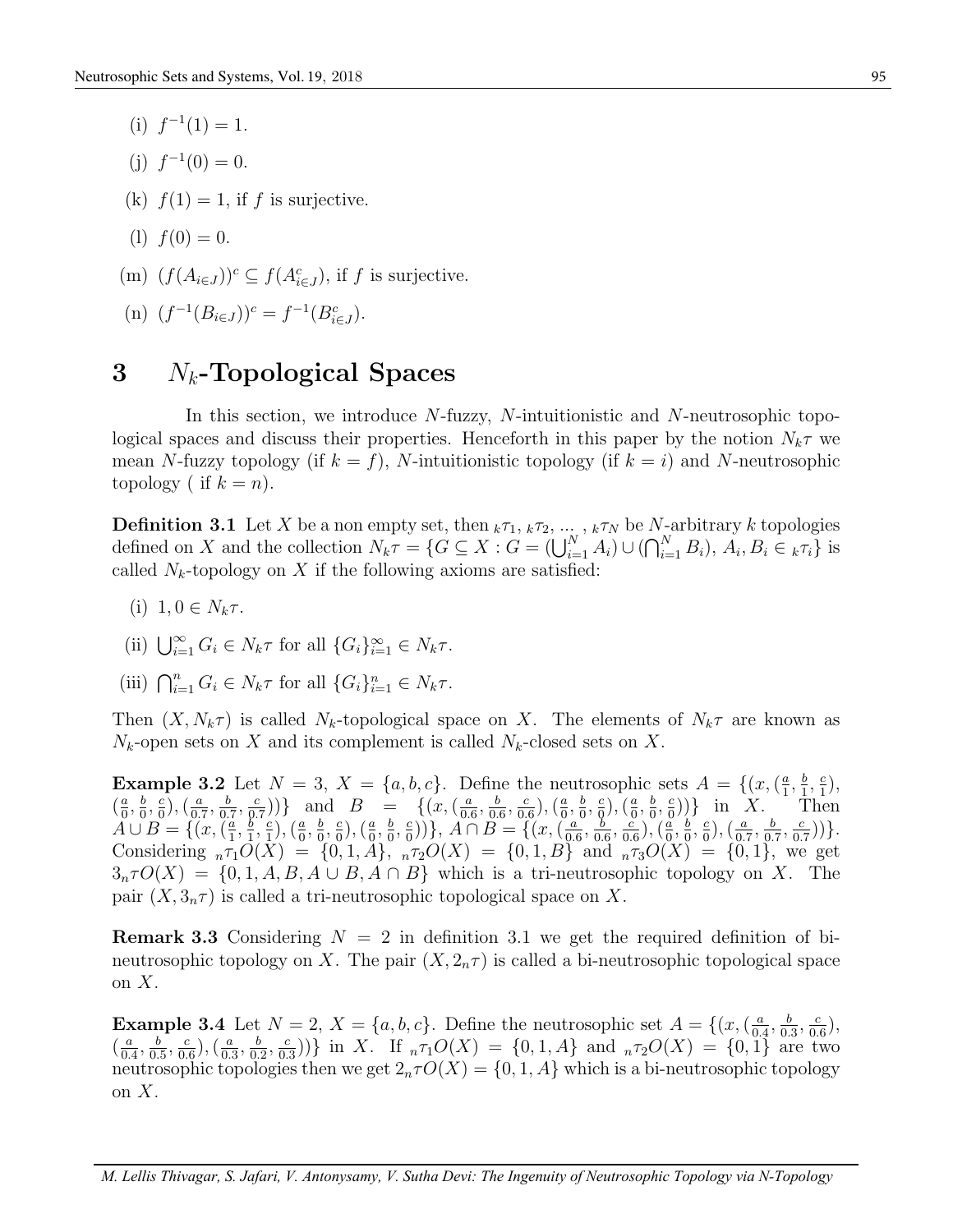**Definition 3.5** Let  $(X, N_k \tau)$  be a  $N_k$ -topological space on X and A be a k-set on X then the  $N_kint(A)$  and  $N_kcl(A)$  are respectively defined as

- (i)  $N_kint(A) = \bigcup \{ G : G \subseteq A \text{ and } G \text{ is a } N_k\text{-open set in } X \}.$
- (ii)  $N_kcl(A) = \bigcap \{F : A \subseteq F \text{ and } F \text{ is a } N_k\text{-closed set in } X\}.$

**Proposition** 3.6 Let  $(X, N_k \tau)$  be any  $N_k$ -topological space. If *A* and *B* are any two *k*-sets in  $(X, N_k \tau)$ , then the  $N_k$ -closure operator satisfy the following properties:

(i) 
$$
A \subseteq N_kcl(A)
$$
.

- $(iii)$   $N_kint(A) \subseteq A$ .
- (iii)  $A \subseteq B \Rightarrow N_kcl(A) \subseteq N_kcl(B)$ .
- $(iv)$   $A \subseteq B \Rightarrow N_kint(A) \subseteq N_kint(B)$ .
- $(V)$   $N_kcl(A \cup B) = N_kcl(A) \cup N_kcl(B).$
- $V$ <sup>i</sup>  $N_k$ *int* $(A \cap B) = N_k$ *int* $(A) \cap N_k$ *int* $(B)$ .

(vii) 
$$
(N_kcl(A))^c = N_kint(A)^c.
$$

(viii)  $(N_kint(A))^c = N_kcl(A)^c$ .

#### **Proof**

- (i)  $N_kcl(A) = \bigcap \{G : G \text{ is a } N_k\text{-closed set in } X \text{ and } A \subseteq G\}$ . Thus,  $A \subseteq N_kcl(A)$ .
- (ii)  $N_kint(A) = \bigcup\{G : G$  is a  $N_k$ -open set in  $X$  and  $G \subseteq A\}$ . Thus,  $N_kint(A) \subseteq A$ .
- (iii)  $N_kcl(B) = \bigcap \{G : G \text{ is a } N_k\text{-closed set in } X \text{ and } B \subseteq G\} \supseteq \bigcap \{G : G \text{ is a } N_k\text{-closed set in } X \text{ and } G \subseteq G\}$ in *X* and *A ⊆ G} ⊇ Nkcl*(*A*). Thus, *Nkcl*(*A*) *⊆ Nkcl*(*B*).
- (iv)  $N_kint(B) = \bigcup\{G : G$  is a  $N_k$ -open set in  $X$  and  $B \supseteq G$   $\supseteq \bigcup\{G : G$  is a  $N_k$ -open set in *X* and *A ⊇ G} ⊇ Nkint*(*A*). Thus, *Nkint*(*A*) *⊆ Nkint*(*B*).
- (v)  $N_kcl(A\cup B) = \bigcap \{G : G$  is a  $N_k$ -closed set in X and  $A\cup B \subseteq G\} = \bigcap \{G : G$  is a *N<sub>k</sub>*-closed set in *X* and  $A \subseteq G$ *}*)  $\cup$  ( $\cap$ { $G : G$  is a  $N_k$ -closed set in *X* and  $B \subseteq G$ }) =  $N_kcl(A) \cup N_kcl(B)$ . Thus,  $N_kcl(A \cup B) = N_kcl(A) \cup N_kcl(B)$ .
- (vi)  $N_kint(A \cap B) = \bigcup \{G : G$  is a  $N_k$ -open set in X and  $A \cap B \supseteq G\} = \bigcup \{G : G$  is a *N<sub>k</sub>*-open set in *X* and  $A \supseteq G$ *}*)  $\cap$  (*∪{G* : *G* is a *N<sub>k</sub>*-open set in *X* and  $B \supseteq G$ *}*) =  $N_kint(A) \cap N_kint(B)$ . Thus,  $N_kint(A \cap B) = N_kint(A) \cap N_kint(B)$ .
- (vii)  $N_kcl(A) = \bigcap\{G : G$  is a  $N_k$ -closed set in X and  $A \subseteq G\}$ ,  $(N_kcl(A))^c = \bigcup\{G^c : G^c$  is a  $N_k$ -open set in X and  $A^c \supseteq G^c$  =  $N_kint(A)^c$ . Thus,  $(N_kcl(A))^c = N_kint(A)^c$ .
- (viii)  $N_kint(A) = \bigcup\{G : G$  is a  $N_k$ -open set in X and  $A \supseteq G\}$ ,  $(N_kint(A))^c = \bigcap\{G^c : G^c$  is a  $N_k$ -closed set in X and  $A^c \supseteq G^c$  =  $N_kcl(A)^c$ . Thus,  $(N_kint(A))^c = N_kcl(A)^c$ .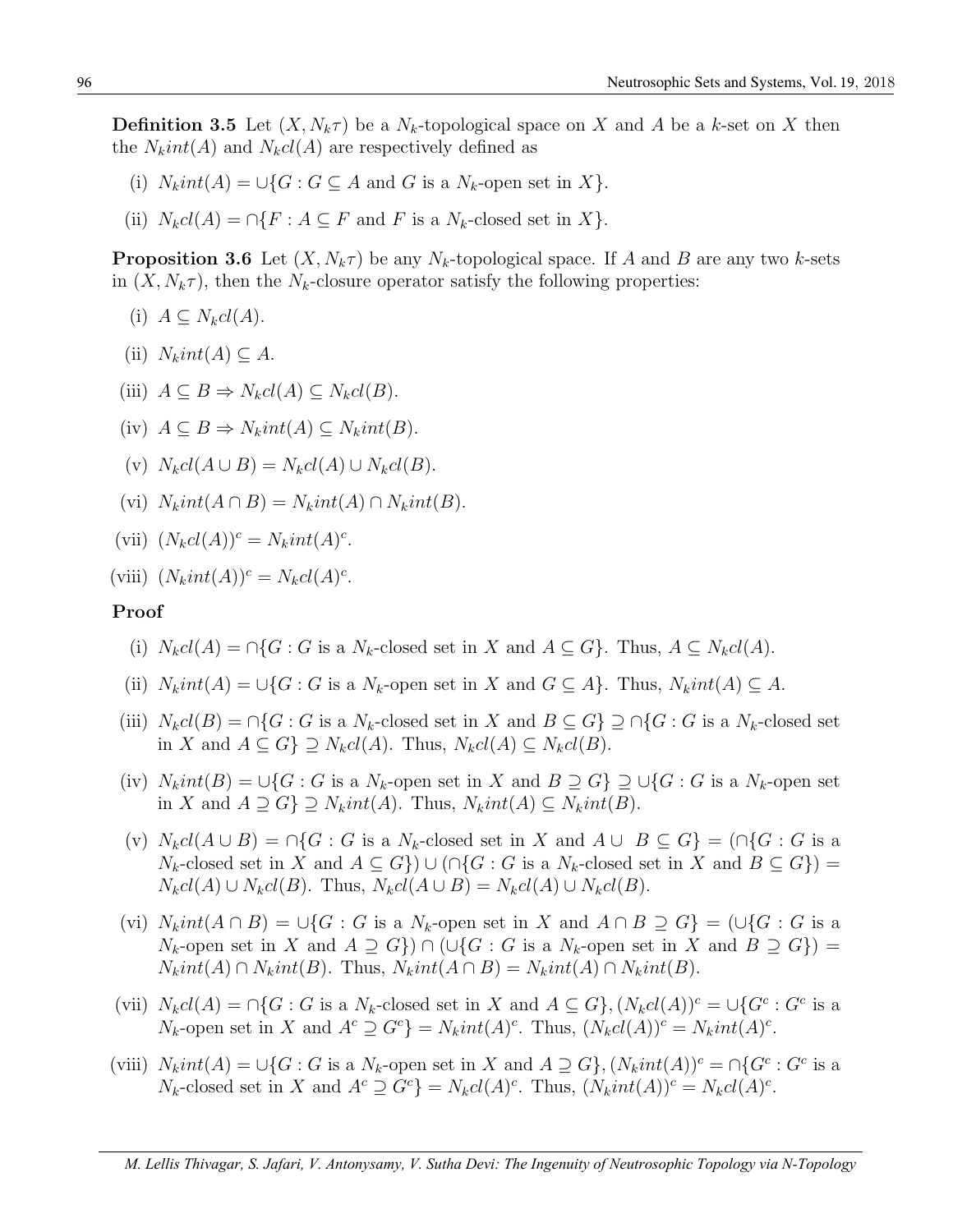### **4 Generalized Closed Sets in** *Nk***-topology**

We introduce here the generalized closed sets in  $N_k$ -topological spaces and investigate their properties.

**Definition 4.1** Let  $(X, N_k \tau)$  be a  $N_k$ -topological space. A *k*-set *A* in  $(X, N_k \tau)$  is said to be a *N<sub>k</sub>*-generalized closed set if  $N_kcl(A) \subseteq G$ , whenever  $A \subseteq G$  and  $G$  is a  $N_k$ -open set. The complement of a  $N_k$ -generalized closed set is called a  $N_k$ -generalized open set.

**Definition 4.2** Let  $(X, N_k \tau)$  be a  $N_k$ -topological space and A be a k-set in X. Then the  $N_k$ -generalized closure and  $N_k$ -generalized interior of *A* are defined as:

- (i)  $N_k \text{Gcl}(A) = \bigcap \{G : G \text{ is a } N_k\text{-generalized closed set in } X \text{ and } A \subseteq G\}$
- (ii)  $N_k Gint(A) = \bigcup \{ G : G$  is a  $N_k$ -generalized open set in *X* and  $G \subseteq A \}$ .

**Proposition 4.3** Let  $(X, N_k \tau)$  be any  $N_k$ -topological space. If *A* and *B* are any two *k*-sets in  $(X, N_k \tau)$ , then the  $N_k$ -generalized closure operator satisfies the following properties:

- (i)  $A \subseteq N_k \text{Gcl}(A)$ .
- $(iii)$  *N<sub>k</sub>Gint*(*A*) ⊂ *A*.
- (iii)  $A \subseteq B \Rightarrow N_kGcl(A) \subseteq N_kGcl(B)$ .
- $(iv)$  *A* ⊆ *B*  $\Rightarrow$  *N<sub>k</sub>Gint*(*A*) ⊆ *N<sub>k</sub>Gint*(*B*).
- $(V)$   $N_k \cdot Gcl(A \cup B) = N_k \cdot Gcl(A) \cup N_k \cdot Gcl(B).$
- $V_k$ *Gint* $(A \cap B) = N_k$ *Gint* $(A) \cap N_k$ *Gint* $(B)$ .
- (vii)  $(N_kGcl(A))^c = N_kGint(A)^c$ .
- (viii)  $(N_k Gint(A))^c = N_k Gcl(A)^c$ .

**Proof** The proof is analogous to Proposition 3.6.

**Proposition 4.4** Let  $(X, N_k \tau)$  be a  $N_k$ -topological space. If *B* is a  $N_k$ -generalized closed set and  $B \subseteq A \subseteq N_kcl(B)$ , then *A* is a  $N_k$ - generalized closed set.

**Proof**. Let *G* be a  $N_k$ -open set in  $(X, N_k \tau)$  such that  $A \subseteq G$ . Since  $B \subseteq A, B \subseteq G$ . Now, *B* is a *N<sub>k</sub>*-generalized closed set and  $N_kcl(B) \subseteq G$ . But  $N_kcl(A) \subseteq N_kcl(B)$ . Since  $N_kcl(A) \subseteq N_kcl(B) \subseteq G, N_kcl(A) \subseteq G$ . Hence, *A* is a  $N_k$ -generalized closed set.

**Proposition 4.5** Let  $(X, N_k \tau)$  be a  $N_k$ -topological space. Then *A* is a  $N_k$ -generalized open set if and only if  $B \subseteq N_kint(A)$ , whenever *B* is an  $N_k$ -closed set and  $B \subseteq A$ .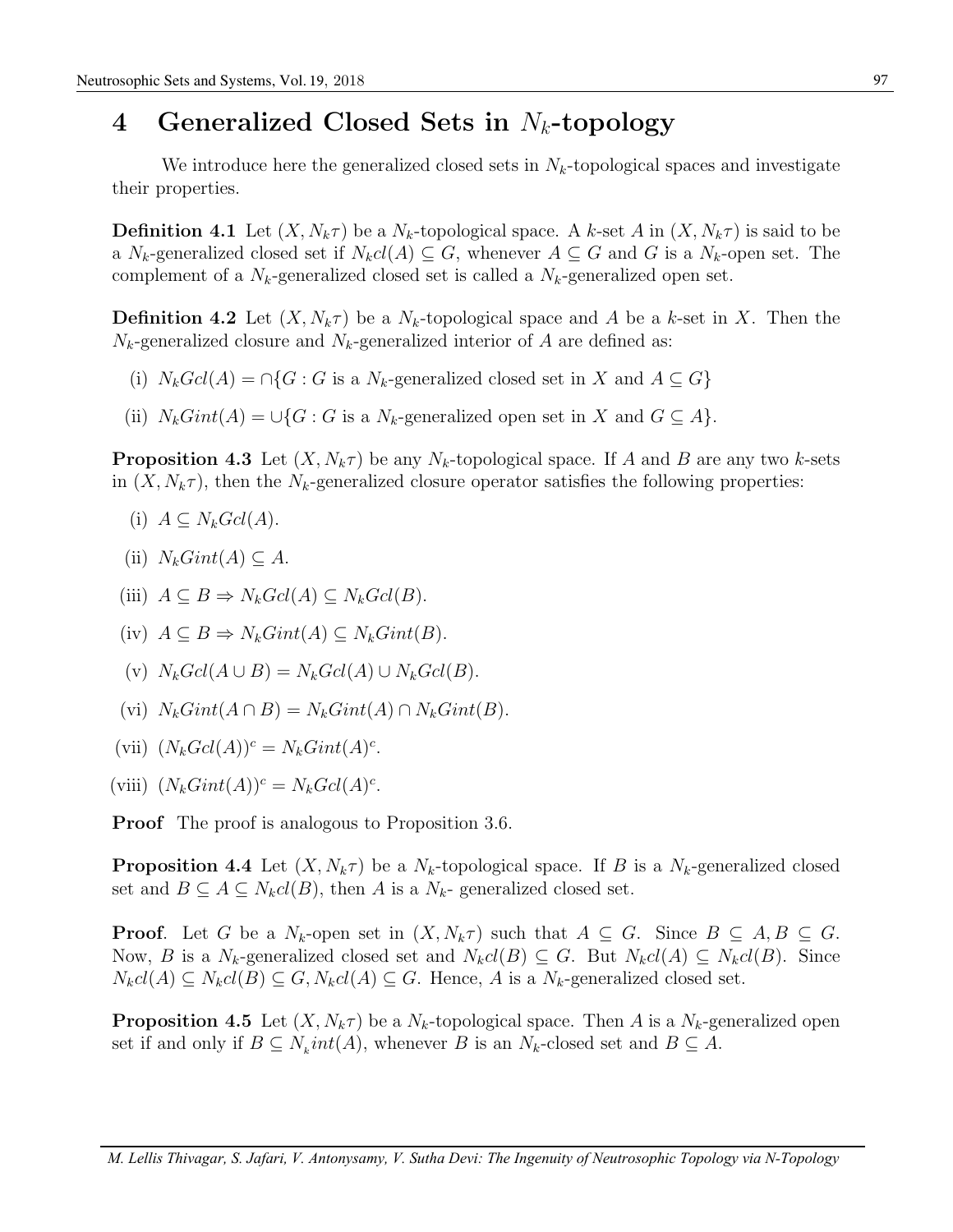**Proof**. Let *A* be a  $N_k$ -generalized open set and *B* a  $N_k$ -closed set such that  $B \subseteq A$ . Now,  $B \subseteq A \Rightarrow A^c \subseteq B^c$  and since  $A^c$  is a  $N_k$ -generalized closed set, then  $N_kcl(A^c) \subseteq B^c$ . This means that  $B = (B^c)^c \subseteq (N_k cl(A^c))^c$ . But  $(N_k cl(A^c))^c = N_k int(A)$ . Hence,  $B \subseteq N_k int(A)$ . Conversely, suppose that *A* is a *k*-set such that  $B \subseteq N_kint(A)$ , whenever *B* is a  $N_k$ -closed set and  $B \subseteq A$ . Now,  $A^c \subseteq B \Rightarrow B^c \subseteq A$ . Hence by assumption,  $B^c \subseteq N_kint(A)$ . That is,  $(N_kint(A))^c \subseteq B$ . But  $(N_kint(A))^c = N_kcl(A)^c$ . Hence,  $N_kcl(A)^c \subseteq B$ . This means that A is a  $N_k$ -generalized closed set. Therefore, A is a  $N_k$ -generalized open set.

**Proposition 4.6** If  $N_kint(A) \subseteq B \subseteq A$  and *A* is a  $N_k$ -generalized open set, then *B* is also a *Nk*-generalized open set.

**Proof.** Now,  $A^c \subseteq B^c \subseteq (N_kint(A))^c = N_kcl(A)^c$ . Since A is a  $N_k$ -generalized open set, then  $A^c$  is a  $N_k$ -generalized closed set. By Proposition 3.6,  $B^c$  is a  $N_k$ -generalized closed set. That is, *B* is a *Nk*-generalized open set.

# **5 Continuous Functions in** *Nk***-Topology**

In this section, we generalize continuous functions in *N*-neutrosophic topological spaces and also establish its relationship with other existing continuous functions.

**Definition 5.1** Let  $(X, N_k \tau)$  and  $(Y, N_k \sigma)$  be any two  $N_k$ -topological spaces. A map  $f: (X, N_k \tau) \to (Y, N_k \sigma)$  is said to be  $N_k$ -continuous if the inverse image of every  $N_k$ closed set in  $(Y, N_k \sigma)$  is a  $N_k$ -closed set in  $(X, N_k \tau)$ . Equivalently if the inverse image of every  $N_k$ -open set in  $(Y, N_k \sigma)$  is a  $N_k$ -open set in  $(X, N_k \tau)$ .

**Remark 5.2** By considering  $N = 2$  in definition 5.1 we obtain bi-neutrosophic continuous function.

The following properties can be extended to *N*-fuzzy and *N*-intuitionistic topological spaces too.

**Proposition 5.3** Let  $(X, N_k \tau)$  and  $(Y, N_k \sigma)$  be any two  $N_k$ -topological spaces. Let  $f$ :  $(X, N_k\tau) \to (Y, N_k\sigma)$  be a  $N_k$ - continuous function. Then for every *k*-set *A* in  $X, f(N_kcl(A)) \subseteq$  $N_kcl(f(A)).$ 

**Proof**. Let *A* be a *k*-set in  $(X, N_k \tau)$ . Since  $N_k cl(f(A))$  is a  $N_k$ -closed set and *f* is a  $N_k$ continuous function,  $f^{-1}(N_kcl(f(A))$  is a  $N_k$ -closed set and  $f^{-1}(N_kcl(f(A))) \supseteq A$ . Now,  $N_kcl(A) \subseteq f^{-1}(N_kcl(f(A))).$  Therefore,  $f(N_kcl(A)) \subseteq N_kcl(f(A)).$ 

**Proposition 5.4** Let  $(X, N_k \tau)$  and  $(Y, N_k \sigma)$  be any two  $N_k$ -topological spaces. Let  $f : (X, N_k \tau) \to (Y, N_k \sigma)$  be a  $N_k$ -continuous function. Then for every  $N_k$ -set A in *Y*,  $N_kcl(f^{-1}(A)) ⊆ f^{-1}(N_kcl(A)).$ 

**Proof**. Let *A* be a  $N_k$ -set in  $(Y, N_k \sigma)$ . Let  $B = f^{-1}(A)$ . Then,  $f(B) = f(f^{-1}(A)) \subseteq A$ . By Proposition 5.3,  $f(N_kcl(f^{-1}(A))) \subseteq N_kcl(f(f^{-1}(A)))$ . Thus,  $N_kcl(f^{-1}(A)) \subseteq f^{-1}(N_kcl(A))$ .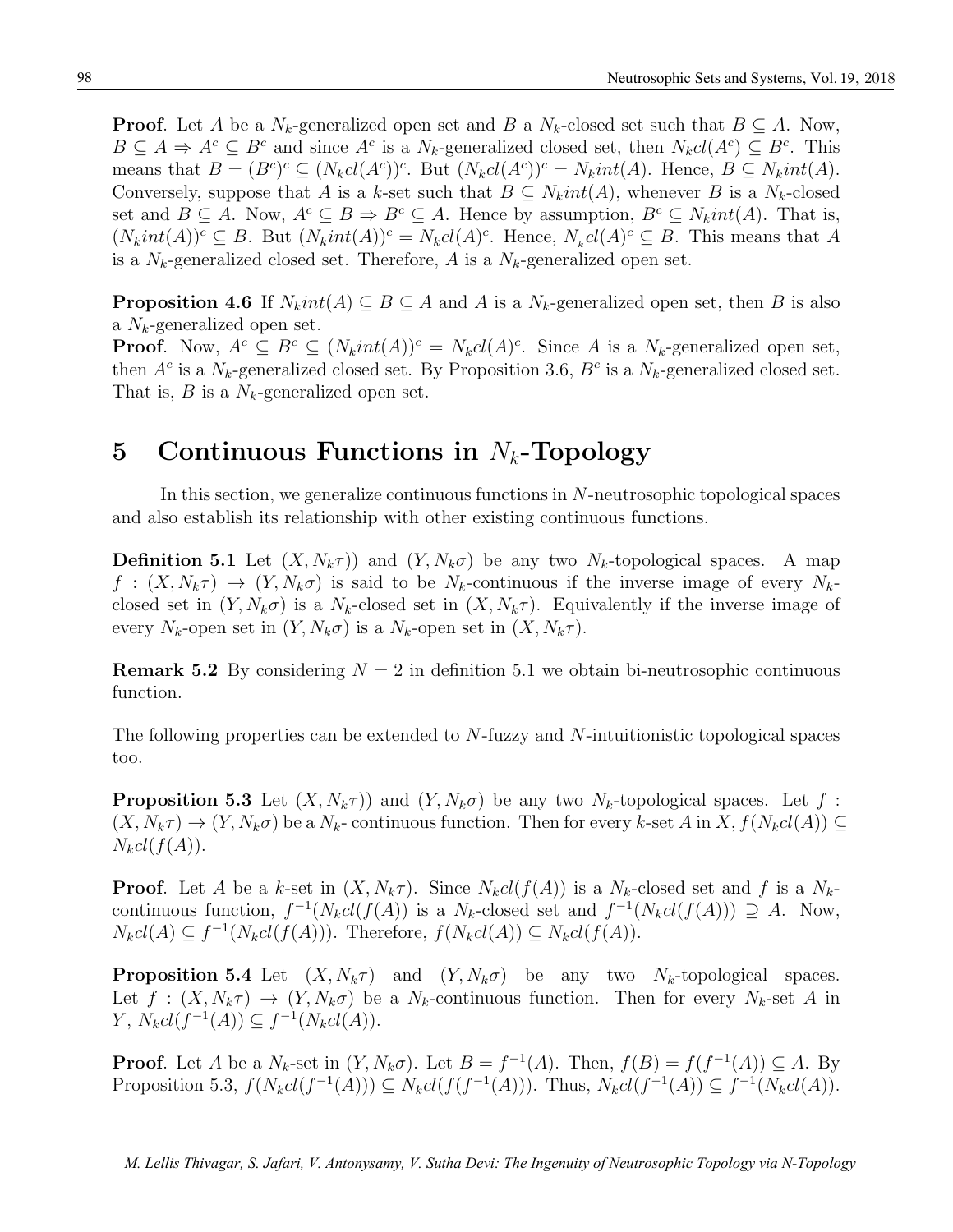**Definition 5.5** Let  $(X, N_k\tau)$  and  $(Y, N_k\sigma)$  be any two  $N_k$ -topological spaces. A map  $f$ :  $(X, N_k \tau) \to (Y, N_k \sigma)$  is said to be  $N_k$ -generalized continuous if the inverse image of every *N<sub>k</sub>*-closed set in  $(Y, N_k\sigma)$  is a *N<sub>k</sub>*-generalized closed set in  $(X, N_k\tau)$ . Equivalently if the inverse image of every  $N_k$ -open set in  $(Y, N_k \sigma)$  is a  $N_k$ -generalized open set in  $(X, N_k \tau)$ .

**Remark 5.6** For  $N = 2$  in the above definition we aquire the needed definition of bigeneralized neutrosophic continuous function.

**Proposition 5.7** Let  $(X, N_k \tau)$  and  $(Y, N_k \sigma)$  be any two  $N_k$ -topological spaces. Let  $f$ :  $(X, N_k \tau) \to (Y, N_k \sigma)$  be a  $N_k$ -generalized continuous function. Then for every  $N_k$ -set *A* in  $X, f(N_kGcl(A)) \subseteq N_kcl(f(A)).$ 

**Proof**. Let *A* be a  $N_k$ -set in  $(X, N_k \tau)$ . Since  $N_k cl(f(A))$  is a  $N_k$ -closed set and *f* is a  $N_k$ continuous function,  $f^{-1}(N_kcl(f(A))$  is a  $N_k$ -generalized closed set and  $f^{-1}(N_kcl(f(A))) \supseteq$ A. Now,  $N_kGcl(A) \subseteq f^{-1}(N_kcl(f(A)))$ . Therefore,  $f(N_kGcl(A)) \subseteq N_kcl(f(A))$ .

**Proposition 5.8** Let  $(X, N_k \tau)$  and  $(Y, N_k \sigma)$  be any two  $N_k$ -topological spaces. Let  $f$ :  $(X, N_k \tau) \to (Y, N_k \sigma)$  be a  $N_k$ -generalized continuous function. Then for every  $N_k$ -set *A* in *Y*,  $N_k Gcl(f^{-1}(A)) ⊆ f^{-1}(N_k cl(A)).$ 

**Proof**. Let *A* be a *N<sub>k</sub>*-set in  $(Y, N_k \sigma)$ . Let *B* =  $f^{-1}(A)$ . Then,  $f(B) = f(f^{-1}(A))$  ⊆ A. By Proposition 5.7,  $f(N_kGcl(f^{-1}(A))) \subseteq N_kcl(f(f^{-1}(A)))$ . Thus,  $N_kGcl(f^{-1}(A)) \subseteq$  $f^{-1}(N_kcl(A)).$ 

**Proposition 5.9** Let  $(X, N_k \tau)$  and  $(Y, N_k \sigma)$  be any two  $N_k$ -topological spaces. If  $f$ :  $(X, N_k \tau) \to (Y, N_k \sigma)$  is a  $N_k$ -continuous function, then it is a  $N_k$ -generalized continuous function.

**Proof**. Let *A* be a  $N_k$ -open set in  $(Y, N_k \sigma)$ . Since *f* is a  $N_k$ -continuous function,  $f^{-1}(A)$  is a  $N_k$ -open set in  $(X, N_k \tau)$ . Every  $N_k$ -open set is a  $N_k$ -generalized open set. Now,  $f^{-1}(A)$  is a  $N_k$ -generalized open set in  $(X, N_k \tau)$ . Hence, f is a  $N_k$ -generalized continuous function. The converse of Proposition 5.9 need not be true as it is shown in the following example.

**Example 5.10** Let  $N = 2$ ,  $X = \{a, b, c\}$  and  $Y = \{p, q, r\}$ . Define the neutrosophic sets *A* = { $(x, (\frac{a}{a}))$  $\frac{a}{0.4}, \frac{b}{0.5}$  $\frac{b}{0.4}, \frac{c}{0.}$  $\left(\frac{c}{0.5}\right)$ ,  $\left(\frac{a}{0.4}\right)$  $\frac{a}{0.4}, \frac{b}{0.4}$  $\frac{b}{0.4}, \frac{c}{0.}$  $\frac{c}{0.5}$ ),  $\left(\frac{a}{0.5}\right)$  $\frac{a}{0.2}, \frac{b}{0.2}$  $\frac{b}{0.4}, \frac{c}{0.5}$  $\left(\frac{c}{0.3}\right)$ )} in *X* and *B* = { $(y, (\frac{p}{0.3}))$  $\frac{p}{0.4}, \frac{q}{0.}$  $\frac{q}{0.5}, \frac{r}{0.5}$  $(\frac{r}{0.6})$ ,  $\left(\frac{p}{0}\right)$  $\frac{p}{0.4}, \frac{q}{0.}$  $\frac{q}{0.5}, \frac{r}{0.5}$  $(\frac{r}{0.6})$ ,  $(\frac{p}{0.6})$  $\frac{\dddot{p}}{0.3}, \frac{\dddot{q}}{0.}$  $\frac{q}{0.2}, \frac{r}{0.2}$  $(\frac{r}{0.3})$ } in *Y*. Considering  $_n\tau_1O(X) = \{0, 1, A\}$  and  $_n\tau_2O(X) = \{0, 1\}$  we get  $2_n \tau O(X) = \{0, 1, A\}$ . Also by considering  ${}_{n} \sigma_1 O(Y) = \{0, 1\}$  and  ${}_{n} \sigma_2 O(Y) = \{0, 1, B\}$ we get  $2_n \sigma O(Y) = \{0, 1, B\}$ . Thus,  $(X, 2_n \tau)$  and  $(Y, 2_n \sigma)$  are bi-neutrosophic topological space on *X* and *Y*, respectively. Define  $f: X \to Y$  as  $f(a) = q$ ,  $f(b) = p$ ,  $f(c) = r$ . Then *f* is bi-generalized neutrosophic continuous but not bi-neutrosophic continuous.

#### **Conclusion**

Neutrosophic topology is well equipped to deal with imprecise data. By employing neutrosophic set in spacial data models, we can express the vagueness of the object as expected. This paper has gone a step forward in extending the theory to *N*-neutrosophic topology that can be used to determine the uncertain situation effectively. Further we also extended the same to *N*-Fuzzy and *N*-Intuitionistic topologies and discussed not only the relations but also its properties.